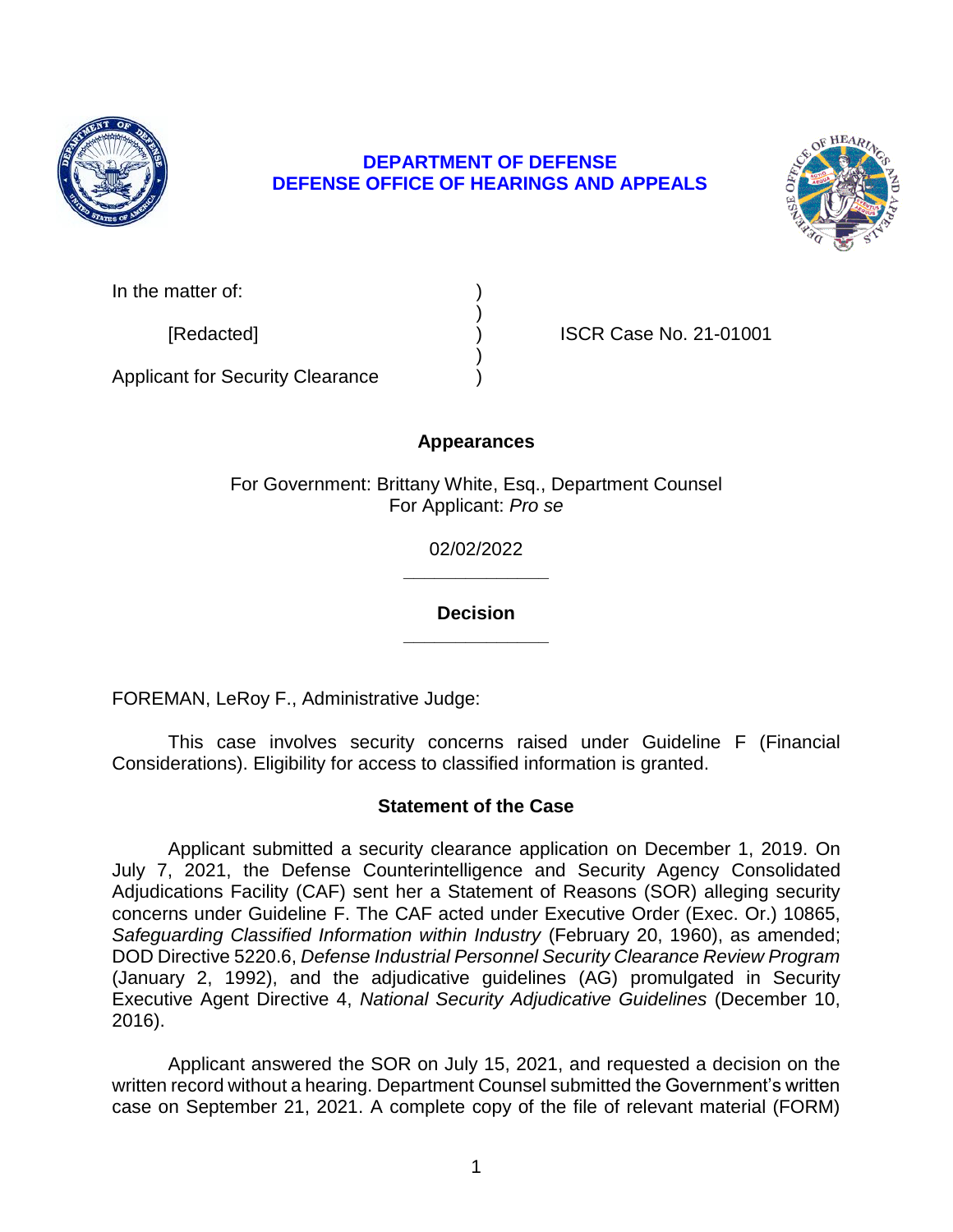was sent to Applicant, who was given an opportunity to file objections and submit material to refute, extenuate, or mitigate the Government's evidence. She responded to the FORM on October 11, 2021, and submitted Applicant's Exhibits (AX) A, B, and C, which were admitted without objection. The case was assigned to me on December 2, 2021.

#### **Evidentiary Issue**

 The FORM included a summary of a personal subject interview (PSI) conducted on February 1, 2020. The PSI summary was not authenticated as required by Directive ¶ E3.1.20. Department Counsel informed Applicant that she was entitled to comment on the accuracy of the PSI summary; make any corrections, additions, deletions or updates; or object to consideration of the PSI summary on the ground that it was not authenticated. Applicant responded to the FORM, but she did not comment on the accuracy or completeness of the PSI summary, nor did she object to it. I conclude that she waived any objections to the PSI summary. Although *pro se* applicants are not expected to act like lawyers, they are expected to take timely and reasonable steps to protect their rights under the Directive. ISCR Case No. 12-10810 at 2 (App. Bd. Jul. 12, 2016).

### **Findings of Fact**

 In Applicant's answer to the SOR, she denied the allegations in SOR ¶¶ 1.a-1.q and 1.s. She admitted the allegation in SOR ¶ 1.r. Her admission is incorporated in my findings of fact.

 Applicant is a 56-year-old over-the-road truck driver employed by a defense contractor since November 2019. She is a high school graduate. She married in December 1985 and divorced in July 1994. She has cohabited with her fiancé since March 2015. She has three adult children.

 Applicant worked for a major telecommunications company from May 1999 to July 2011, when she was laid off. She worked part time for about two months and then was unemployed after marrying and moving to a new location. She worked in several low- paying jobs from May 2012 to November 2014. She completed a truck driving course in January 2015, received a commercial driver's license (CDL), and has worked continuously as an over-the-road truck driver from January 2015 to the present.

 When Applicant submitted her SCA, she disclosed that she failed to timely file her federal income tax return for 2013 and pay the taxes due. She stated that her past-due returns had been filed and she was on a payment plan for her federal tax debt.

 When Applicant was interviewed by a security investigator in February 2020, she acknowledged that she had filed a Chapter 13 bankruptcy petition in July 2013, which was dismissed in July 2015. She stated that all her debts were discharged. (GX 7 at 5.) The credit report from December 2019 reflects that she filed a Chapter13 bankruptcy in July 2013, and it was paid and dismissed in July 2015. (GX 6 at 6.)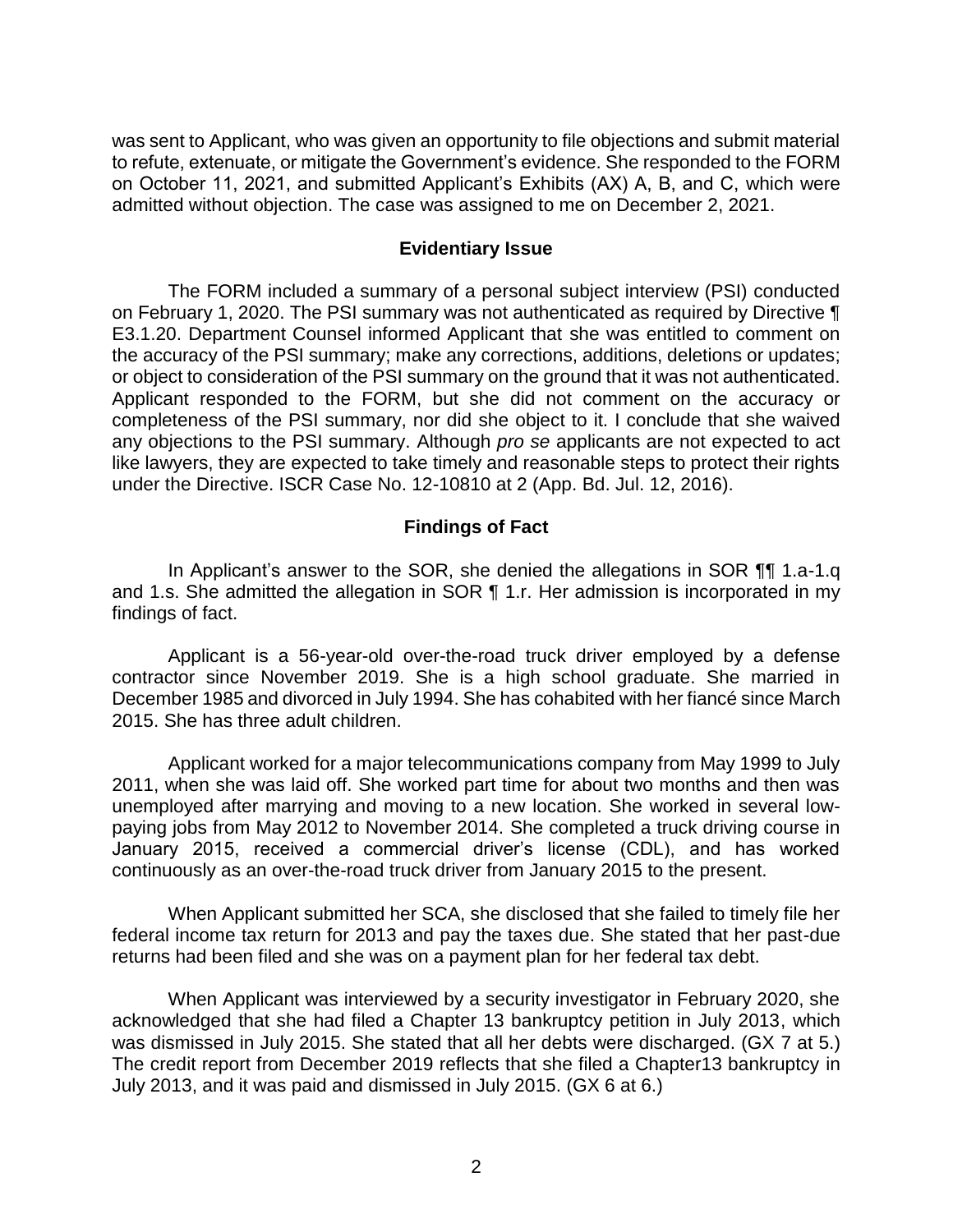In the February 2020 interview, Applicant also disclosed that she did not pay her federal income taxes for 2012 and 2013 because of her low pay, and that she was paying \$250 per month on her tax debt. In her response to the FORM, she submitted evidence that she had been making regular payments to the IRS since March 2019 and that her balance on the IRS debt is zero. (AX B.)

 The 17 delinquent student loans alleged in SOR ¶¶ 1.a-1.q all became delinquent in December 2015. She entered a rehabilitation program in February 2020, requiring monthly payments of \$332 for nine months. (GX 7 at 11.) The delinquent loans are all reflected in the credit report from May 2021 as special direct consolidation loans, except for the loans in SOR  $\P$  1.p and 1.q, which are described as federal loan purchases in the amounts of \$2,531 and \$20,018. The total indebtedness is \$89,692, which includes the two federal loan purchases.

 Applicant's FORM response reflects two consolidation loans, one with a balance of \$59,468 and the other with a balance of \$7,182 as of October 11, 2021, and they were both in forbearance until January 31, 2022. Her FORM response also includes Stafford three loans is \$89,050, indicating that all of the loans alleged in the SOR, totaling \$89,692, have been consolidated and are in forbearance. The forbearance has recently been loans totaling \$22,400, in forbearance until January 31, 2022. The total balance of the extended through May 1, 2022. (https://studentaid.gov.)

 The estimated monthly payments for the three consolidation loans are \$199, \$75, and \$25. Although Applicant did not provide any information about her current income and expenses, the estimated monthly payments appear to be affordable now that she is employed.

#### **Policies**

 "[N]o one has a 'right' to a security clearance." *Department of the Navy v. Egan*, 484 U.S. 518, 528 (1988). As Commander in Chief, the President has the authority to "control access to information bearing on national security and to determine whether an individual is sufficiently trustworthy to have access to such information." *Id.* at 527. The President has authorized the Secretary of Defense or his designee to grant applicants eligibility for access to classified information "only upon a finding that it is clearly consistent with the national interest to do so." Exec. Or. 10865 § 2.

 Eligibility for a security clearance is predicated upon the applicant meeting the criteria contained in the adjudicative guidelines. These guidelines are not inflexible rules applies these guidelines in conjunction with an evaluation of the whole person. An administrative judge's overarching adjudicative goal is a fair, impartial, and commonsense about the person, past and present, favorable and unfavorable. of law. Instead, recognizing the complexities of human behavior, an administrative judge decision. An administrative judge must consider all available and reliable information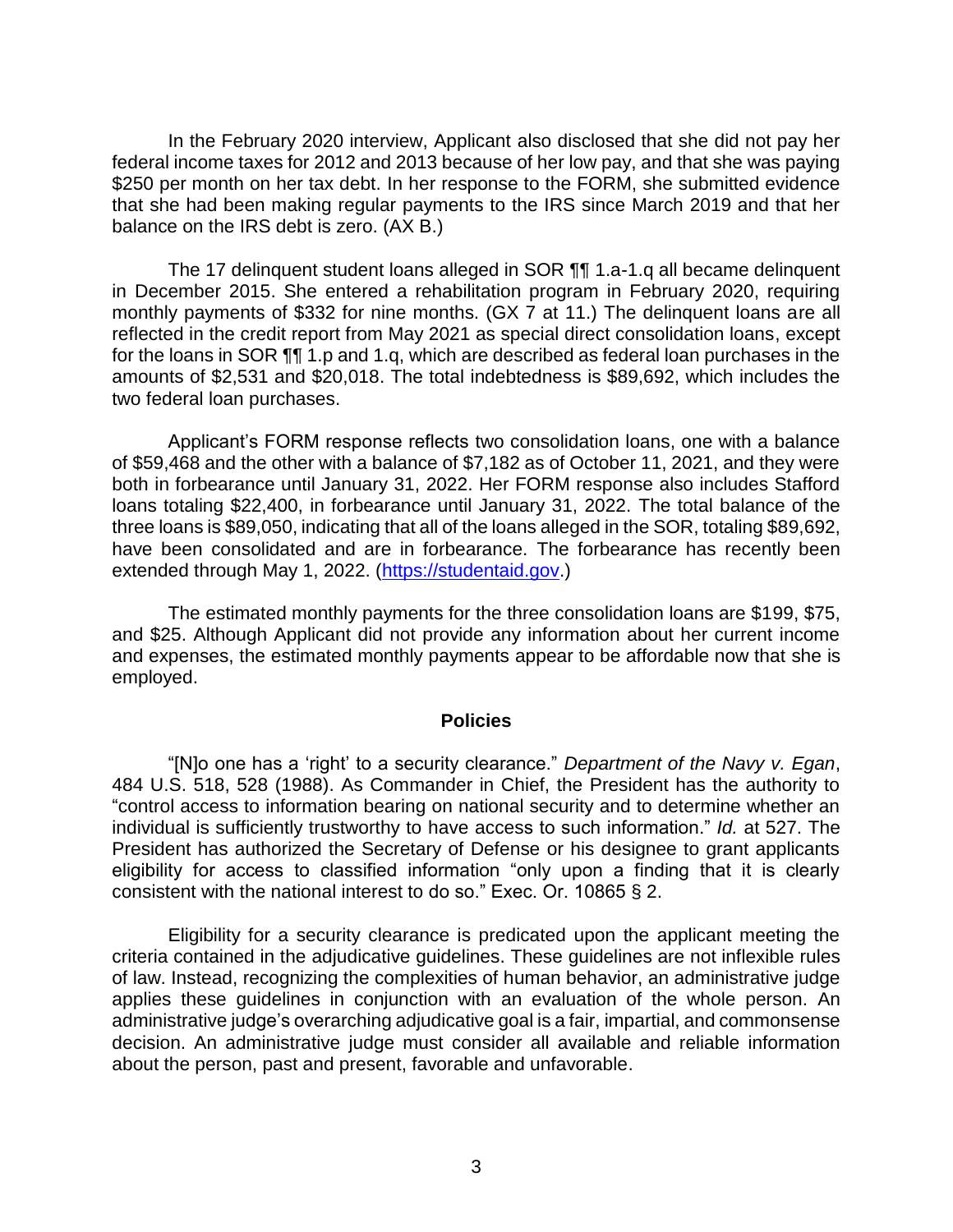The Government reposes a high degree of trust and confidence in persons with access to classified information. This relationship transcends normal duty hours and endures throughout off-duty hours. Decisions include, by necessity, consideration of the possible risk that the applicant may deliberately or inadvertently fail to safeguard classified information. Such decisions entail a certain degree of legally permissible extrapolation about potential, rather than actual, risk of compromise of classified information.

 Clearance decisions must be made "in terms of the national interest and shall in no sense be a determination as to the loyalty of the applicant concerned." Exec. Or. 10865 § 7. Thus, a decision to deny a security clearance is merely an indication the applicant has not met the strict guidelines the President and the Secretary of Defense have established for issuing a clearance.

 Initially, the Government must establish, by substantial evidence, conditions in the personal or professional history of the applicant that may disqualify the applicant from being eligible for access to classified information. The Government has the burden of establishing controverted facts alleged in the SOR. *See Egan*, 484 U.S. at 531. "Substantial evidence" is "more than a scintilla but less than a preponderance." *See v. Washington Metro. Area Transit Auth.*, 36 F.3d 375, 380 (4th Cir. 1994). The guidelines presume a nexus or rational connection between proven conduct under any of the criteria listed therein and an applicant's security suitability. *See* ISCR Case No. 15-01253 at 3 (App. Bd. Apr. 20, 2016).

Once the Government establishes a disqualifying condition by substantial evidence, the burden shifts to the applicant to rebut, explain, extenuate, or mitigate the facts. Directive ¶ E3.1.15. An applicant has the burden of proving a mitigating condition, and the burden of disproving it never shifts to the Government. *See* ISCR Case No. 02- 31154 at 5 (App. Bd. Sep. 22, 2005).

An applicant "has the ultimate burden of demonstrating that it is clearly consistent with the national interest to grant or continue his security clearance." ISCR Case No. 01- 20700 at 3 (App. Bd. Dec. 19, 2002). "[S]ecurity clearance determinations should err, if they must, on the side of denials." *Egan*, 484 U.S. at 531.

#### **Analysis**

## **Guideline F, Financial Considerations**

The security concern under this guideline is set out in AG ¶ 18:

Failure to live within one's means, satisfy debts, and meet financial obligations may indicate poor self-control, lack of judgment, or unwillingness to abide by rules and regulations, all of which can raise questions about an individual's reliability, trustworthiness, and ability to protect classified or sensitive information. . . . An individual who is financially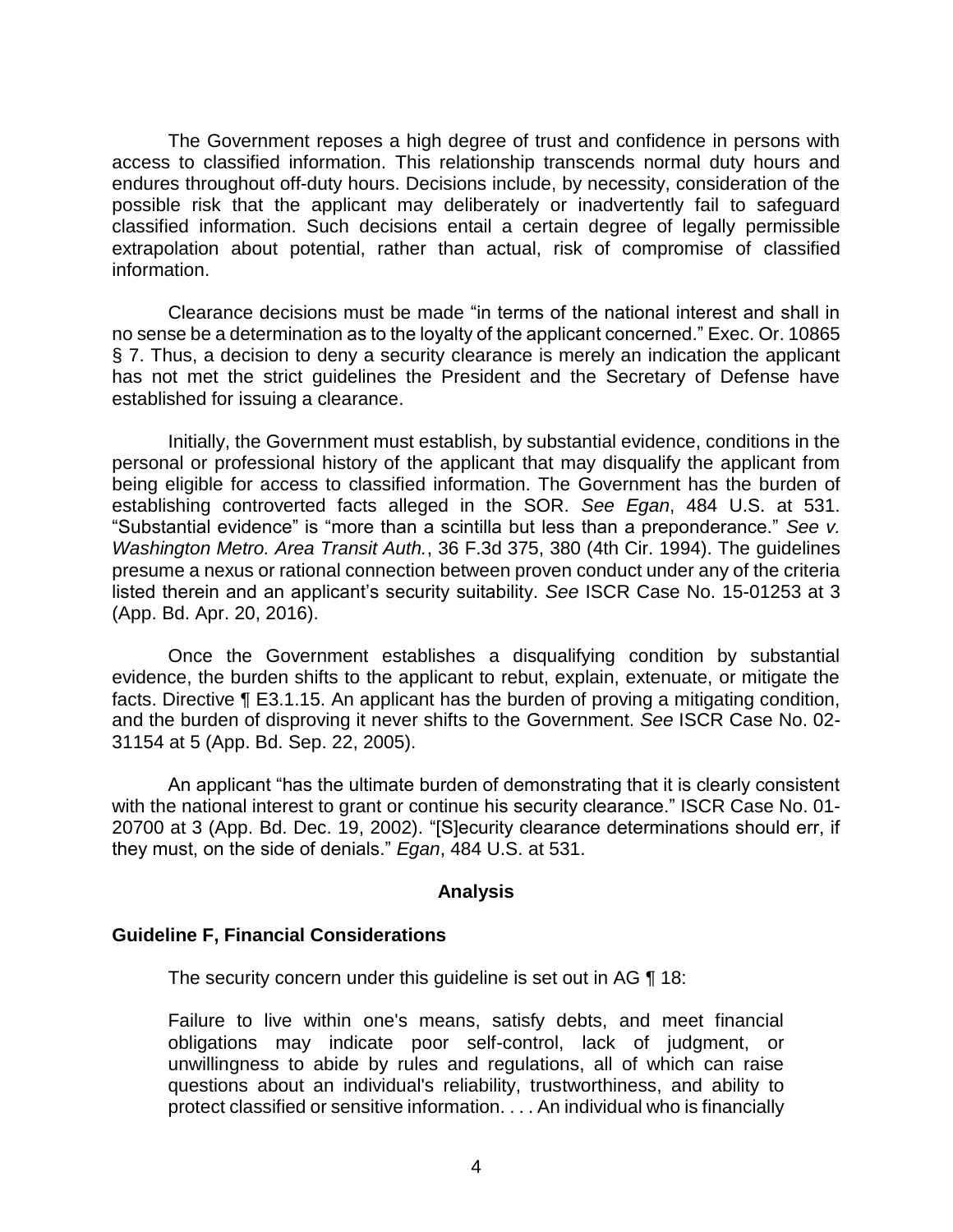overextended is at greater risk of having to engage in illegal or otherwise questionable acts to generate funds. . . .

 This concern is broader than the possibility that a person might knowingly compromise classified information to raise money. It encompasses concerns about a person's self-control, judgment, and other qualities essential to protecting classified information. A person who is financially irresponsible may also be irresponsible, unconcerned, or negligent in handling and safeguarding classified information. *See* ISCR Case No. 11-05365 at 3 (App. Bd. May 1, 2012).

 The evidence in the FORM is sufficient to raise the following disqualifying conditions under this guideline:

AG  $\P$  19(a): inability to satisfy debts;

AG ¶ 19(c): a history of not meeting financial obligations; and

 income tax returns or failure to pay annual Federal, state, or local income AG ¶ 19(f): failure to file or fraudulently filing annual Federal, state, or local tax as required.

The following mitigating conditions are potentially applicable:

AG ¶ 20(a): the behavior happened so long ago, was so infrequent, or occurred under such circumstances that it is unlikely to recur and does not cast doubt on the individual's current reliability, trustworthiness, or good judgment;

AG ¶ 20(b): the conditions that resulted in the financial problem were largely beyond the person's control (e.g., loss of employment, a business clear victimization by predatory lending practices, or identity theft), and the downturn, unexpected medical emergency, a death, divorce or separation, individual acted responsibly under the circumstances;

AG ¶ 20(d): the individual initiated and is adhering to a good-faith effort to repay overdue creditors or otherwise resolve debts; and

AG  $\P$  20(g): the individual has made arrangements with the appropriate tax authority to file or pay the amount owed and is in compliance with those arrangements.

AG ¶ 20(a) is not established. Applicant's delinquent debts were recent, frequent, and were not incurred under circumstances making recurrence unlikely.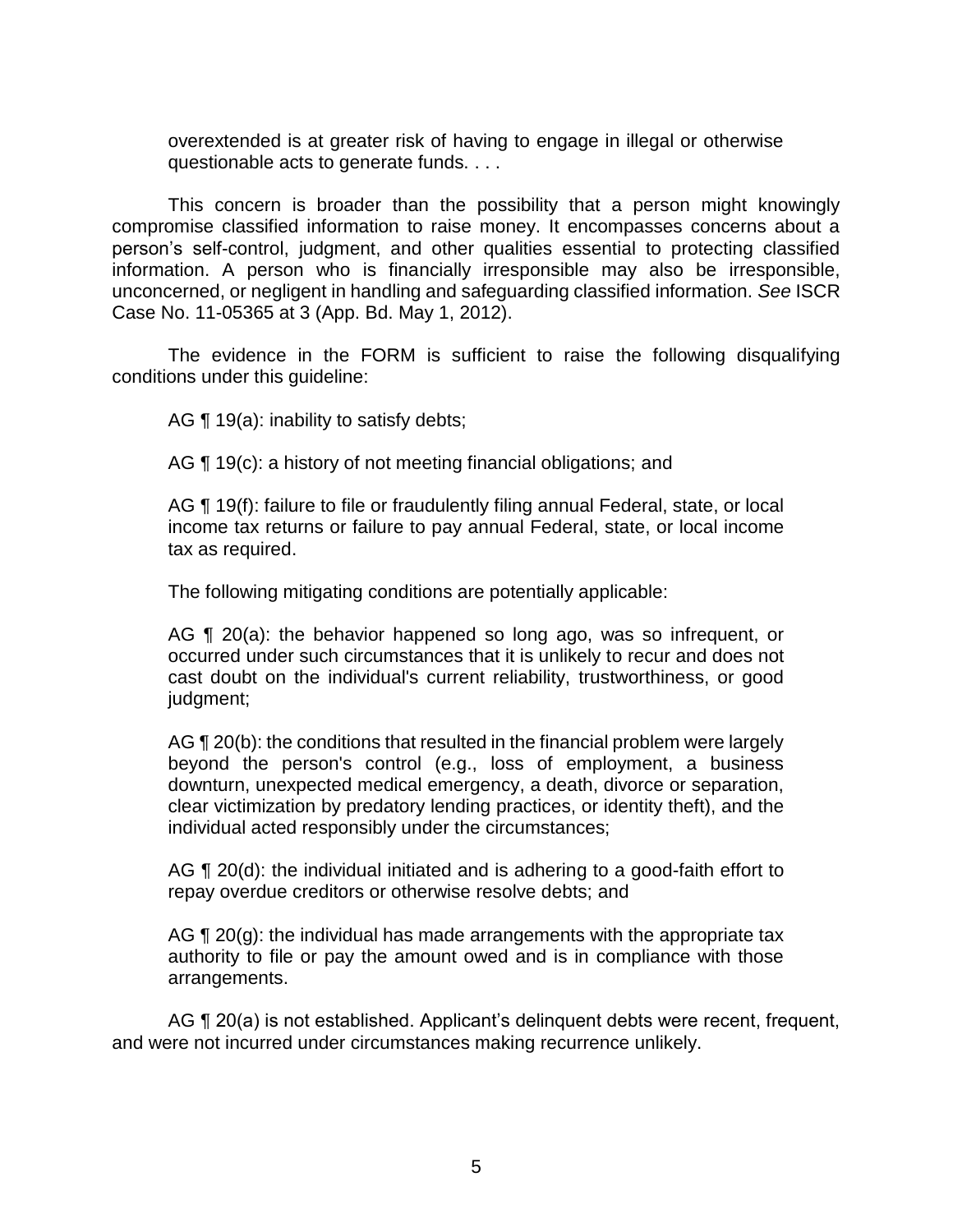AG ¶ 20(b) is established for the Chapter 13 bankruptcy in July 2013, because it was preceded by multiple periods of unemployment and underemployment. She acted responsibly by completing the Chapter 13 payment plan.

AG  $\P$  20(b), 20(d), and 20(g) are established for the federal tax debt and the delinquent student loans. Applicant filed her past-due returns (not alleged) and systematically paid her tax debt. She completed a loan rehabilitation program and consolidated her student loans. Her loans are in forbearance, and the estimated payments after the period of forbearance ends are well within her ability to pay them.

### **Whole-Person Concept**

Under AG ¶ 2(c), the ultimate determination of whether to grant eligibility for a security clearance must be an overall commonsense judgment based upon careful consideration of the guidelines and the whole-person concept. In applying the whole- person concept, an administrative judge must evaluate an applicant's eligibility for a security clearance by considering the totality of the applicant's conduct and all relevant circumstances. An administrative judge should consider the nine adjudicative process factors listed at AG ¶ 2(d):

 (1) the nature, extent, and seriousness of the conduct; (2) the circumstances surrounding the conduct, to include knowledgeable participation; (3) the frequency and recency of the conduct; (4) the individual's age and maturity at the time of the conduct; (5) the extent to which participation is voluntary; (6) the presence or absence of rehabilitation and other permanent behavioral changes; (7) the motivation for the conduct; (8) the potential for pressure, coercion, exploitation, or duress; and (9) the likelihood of continuation or recurrence.

 I have incorporated my comments under Guideline F in my whole-person analysis and applied the adjudicative factors in AG ¶ 2(d). After weighing the disqualifying and mitigating conditions under Guideline F, and evaluating all the evidence in the context of the whole person, I conclude Applicant has mitigated the security concerns raised by her financial problems.

## **Formal Findings**

I make the following formal findings on the allegations in the SOR:

Paragraph 1, Guideline F (Financial Considerations): FOR APPLICANT

Subparagraphs 1.a-1.s: For Applicant